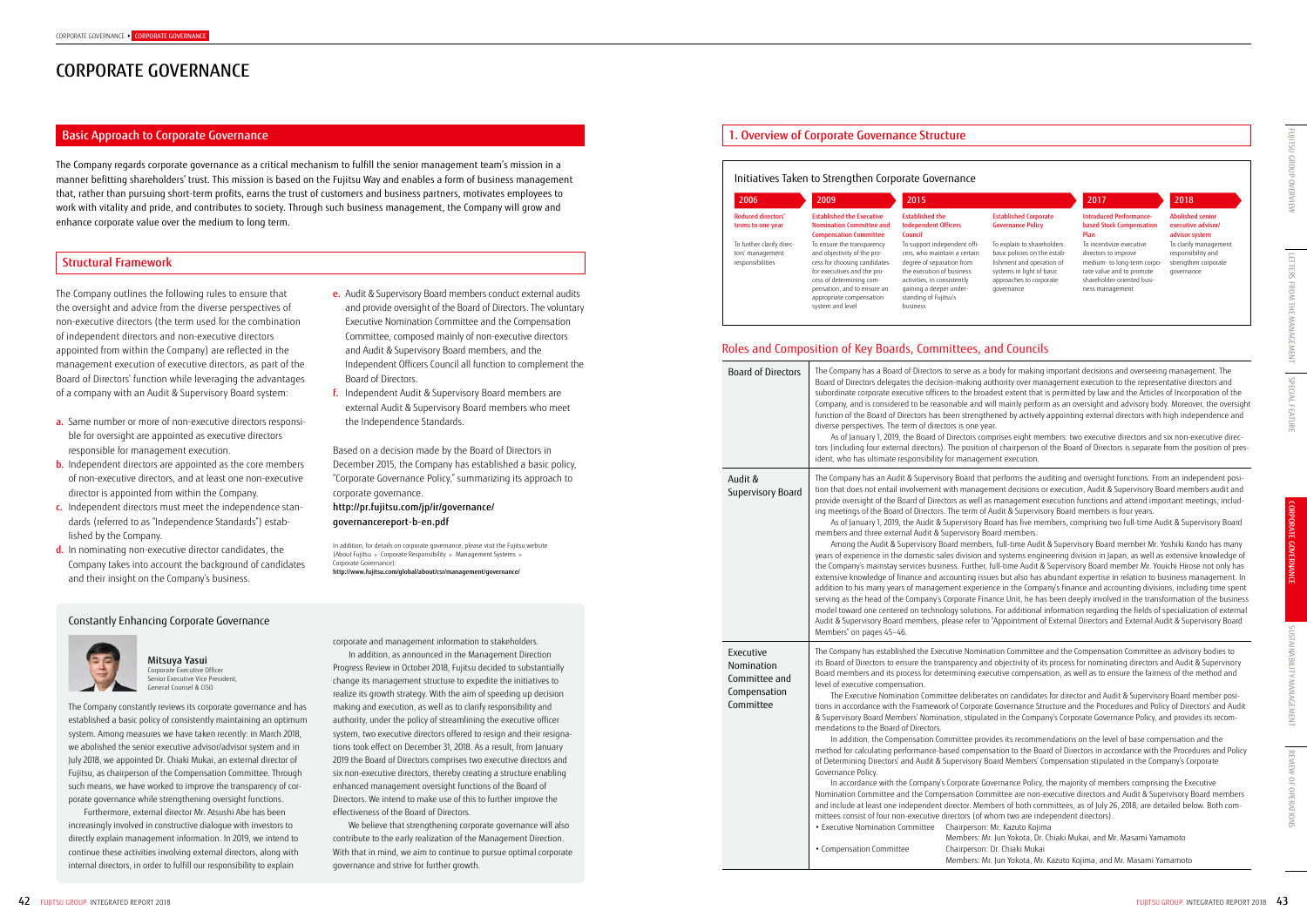- (2) Director, executive officer, Audit & Supervisory Board member, or important employee\*2 of a major shareholder of Fujitsu;
- (3) Director, executive officer, Audit & Supervisory Board member, or important employee<sup>\*2</sup> of a major lender to Fujitsu;
- (4) Partner or employee of accounting auditor company of Fujitsu;
- (5) Director, executive officer, Audit & Supervisory Board member, or corporate executive officer mutually exchanged between Fujitsu and other company;
- (6) A person who receives significant amount of monetary benefits or property other than the compensation as a director or Audit & Supervisory Board member from Fujitsu; or
- (7) Director, executive officer, Audit & Supervisory Board member, or important employee $*$ <sup>2</sup> of a major business partner of Fujitsu.
- \*1 "Fujitsu Group companies" means Fujitsu Limited and its subsidiaries.
- \*2 This excludes the independent directors and the independent Audit & Supervisory Board members of said major shareholders, lenders to the Company, and business partners of the Company.
- \*3 "Major shareholder" indicates a shareholder in the top 10 major shareholders listed in the latest business report of Fujitsu.
- \*4 "Major lender" indicates a lender in the Group's major lenders listed in the latest business report of Fujitsu.
- \*5 "Significant amount of monetary benefits" means the sum of annual compensation for expert services and a donation equal to or more than ¥10 million.
- \*6 "Major business partner" means a company with which Fujitsu Group companies made a business transaction within the preceding three fiscal years, and the total amount of the transaction exceeded 1% of consolidated sales revenue of either Fujitsu or that company.
- \*7 "Close relative" means a family member, spouse, or cohabiter within the second degree of kinship (as stipulated in the Civil Code of Japan).
- \*8 This condition applies only when judging the independence of Fujitsu's external Audit & Supervisory Board member or a nominee thereof.

with and accepted as independent officers by the financial instruments exchanges on which Fujitsu is listed in Japan.

Fujitsu's views on the roles, functions, and specific appointed statuses of external directors and external Audit & Supervisory Board members are as follows:

# Independence Standards for External Directors and External Audit & Supervisory Board Members

The Company evaluates the independence of external officers based on the following standards.

a. A director and Audit & Supervisory Board member will be independent if none of the following are met, at present and/or in the past:

(1) Director or employee of one of Fujitsu Group companies\*1 ;

- (2) Director, executive officer, Audit & Supervisory Board member, or important employee<sup>\*2</sup> of a major shareholder\*3 of Fujitsu;
- (3) Director, executive officer, Audit & Supervisory Board member, or important employee $*$ <sup>2</sup> of a major lender $*$ <sup>4</sup> to Fujitsu;
- (4) Partner or employee of accounting auditor company of Fujitsu;
- (5) Director, executive officer, Audit & Supervisory Board member, or corporate executive officer mutually exchanged between Fujitsu and other company;
- (6) A person who receives significant amount of monetary benefits\*<sup>5</sup> or other property other than the compensation as a director or Audit & Supervisory Board member from Fujitsu; or
- (7) Director, executive officer, Audit & Supervisory Board member, or important employee $*$ <sup>2</sup> of a major business partner\*6 of Fujitsu.
- **b.** A person who does not have a close relative<sup>\*7</sup> will be independent, wherein a close relative meets one of the following, at present or at any time within the preceding three years: (1) Executive director, non-executive director,\*8 or important employee of Fujitsu Group companies;

### Appointment of External Directors and External Audit & Supervisory Board Members

Fujitsu actively appoints external officers to increase management transparency and further improve efficiency.

Fujitsu determines independence based on the independence standards stated above. All external officers have been registered

### Status of Management Execution Organs

The Company appoints corporate executive officers who are assigned management execution authority by the representative director and president. Furthermore, to heighten the efficiency of business management, the Company has established a Management Council comprising the representative directors and the corporate executive officers to assist the representative director and president in making decisions.

| Independent<br>Officers Council                                                       | In response to the requirements of Japan's Corporate Governance Code, which facilitates the activities of independent directors<br>and Audit & Supervisory Board members, and in order to invigorate discussions on the medium- to long-term direction of the<br>Company at its Board of Directors' meetings, the Company believes it essential to establish a system that enables independent<br>directors and Audit & Supervisory Board members, who maintain a certain degree of separation from the execution of business<br>activities, to consistently gain a deeper understanding of the Company's business. Based on this recognition, the Company<br>established the Independent Officers Council in fiscal 2015, which includes all independent officers (four external directors and<br>three external Audit & Supervisory Board members). This council convened six times in fiscal 2017. At meetings of the council,<br>independent officers discuss one or two agenda items thoroughly to help respective officers form opinions and to enliven<br>deliberations of the Board of Directors.                                                                                                                                                                                                                                                                                                                                                                                                                                                                                             |  |  |  |  |
|---------------------------------------------------------------------------------------|-------------------------------------------------------------------------------------------------------------------------------------------------------------------------------------------------------------------------------------------------------------------------------------------------------------------------------------------------------------------------------------------------------------------------------------------------------------------------------------------------------------------------------------------------------------------------------------------------------------------------------------------------------------------------------------------------------------------------------------------------------------------------------------------------------------------------------------------------------------------------------------------------------------------------------------------------------------------------------------------------------------------------------------------------------------------------------------------------------------------------------------------------------------------------------------------------------------------------------------------------------------------------------------------------------------------------------------------------------------------------------------------------------------------------------------------------------------------------------------------------------------------------------------------------------------------------------------------------------|--|--|--|--|
| Support System<br>for Directors and<br>Audit &<br>Supervisory Board<br><b>Members</b> | The Company provides directors and Audit & Supervisory Board members, irrespective of whether they are an executive director,<br>non-executive director, or Audit & Supervisory Board member, with the following support necessary for each director and Audit<br>& Supervisory Board member to fulfill their role and contribute to the Company's corporate governance:<br>• The Company prepares a framework to help directors and Audit & Supervisory Board members acquire the information they<br>need, including advice from external experts, through financial support and staffing.<br>. The Company provides newly appointed directors and Audit & Supervisory Board members with necessary training, including<br>information on their roles and responsibilities, internal structure, and business lineup. In addition, the Company provides<br>ongoing opportunities for updating such information and knowledge periodically and when directors and Audit & Supervisory<br>Board members feel the need for further training while they remain in their position.<br>Further, given that external officers' knowledge of the Company's business fields and corporate culture differs from that of<br>internal officers, the Company has established systems that support external officers in addition to the above-mentioned sup-<br>port and the previously mentioned Independent Officers Council. The Company has established an organization through which<br>the Company's junior employees are assigned to respective external officers as assistants who provide direct support. |  |  |  |  |

# 2. External Directors / External Audit & Supervisory Board Members

I became a director following approval at the 2018 Annual Shareholders' Meeting. I was appointed as a non-executive director from within the Company. Under the leadership of President Tanaka, we are in the midst of strengthening the Company's global competitiveness and pursuing growth strategies as we implement

business model transformation. As a director who knows Fujitsu well, I would like to offer advice and help supervise these Company efforts, contributing to the realization of a bright and vibrant workplace. I also hope to contribute to reinforcing corporate governance and encouraging further dynamism of the Board of Directors by acting as a bridge between non-executive directors and executive directors, thereby helping to raise Fujitsu's corporate value. In addition, as the chairperson of the Executive Nomination Committee, I aim to fulfill my responsibility to shareholders by focusing on succession planning for the future leaders of the Fujitsu Group.

Kazuto Kojima Director

### Enhancing Fujitsu's Corporate Value



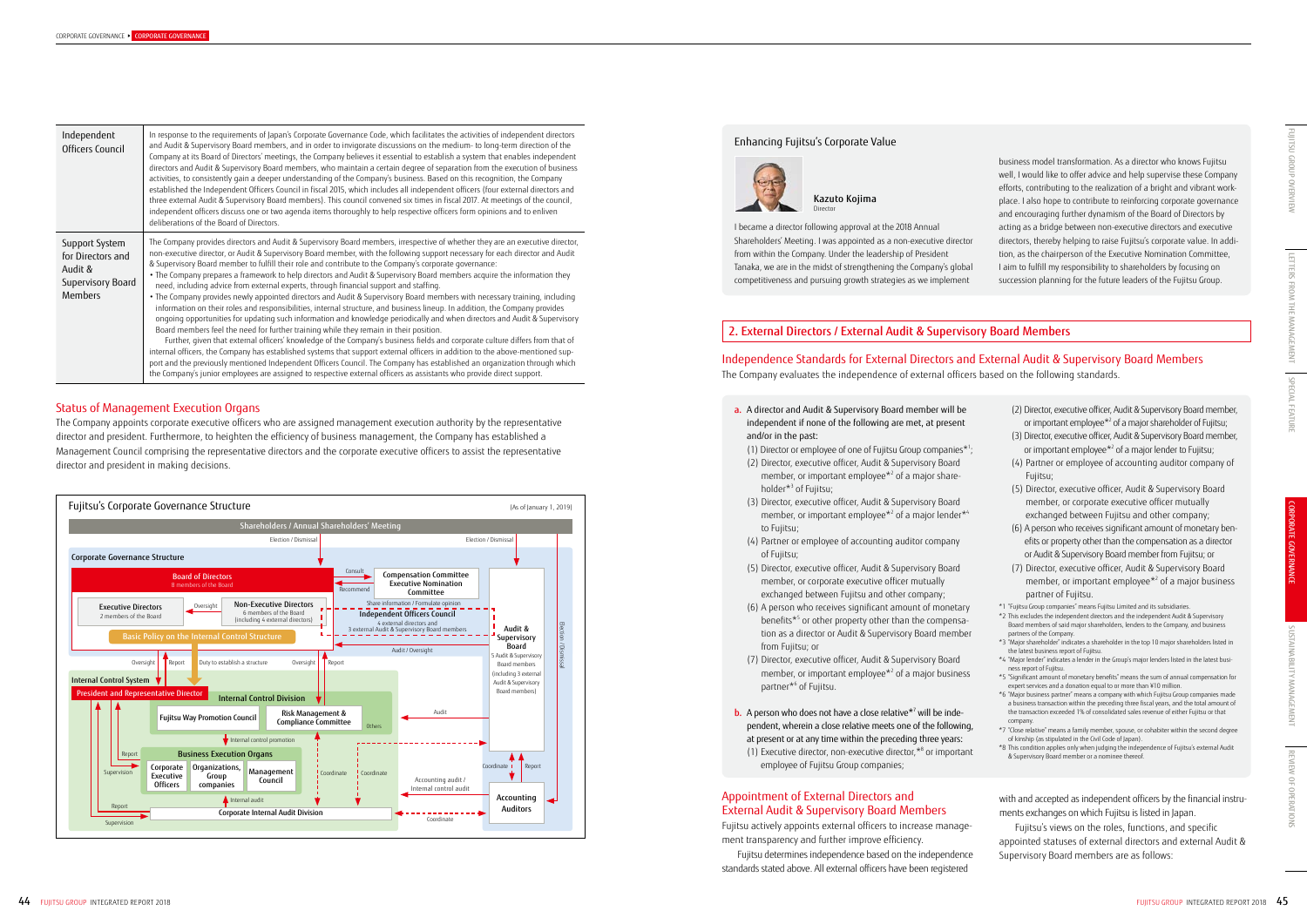| Recipient                            |                                                      | Base Compensation | <b>Bonuses</b> | Performance-based  |  |
|--------------------------------------|------------------------------------------------------|-------------------|----------------|--------------------|--|
|                                      | For Management Oversight<br>For Management Execution |                   |                | Stock Compensation |  |
| Non-executive directors              |                                                      |                   |                |                    |  |
| Executive directors                  |                                                      |                   |                |                    |  |
| Audit & Supervisory<br>Board members |                                                      |                   |                |                    |  |

### Bonuses

- Bonuses shall be paid to directors who carry out executive responsibilities. The amount of a bonus shall reflect business performance in the respective fiscal year.
- As a specific method for calculating a bonus, Fujitsu shall adopt an "On Target" model that uses consolidated revenue and consolidated operating profit as indicators, and the amount shall be determined in accordance with the degree of achievement of the performance targets for the respective fiscal year.

### Performance-based Stock Compensation

- Performance-based stock compensation shall be granted to directors who are responsible for the execution of duties to share gains with shareholders and to help enhance the Company's medium- to long-term performance.
- Base numbers of shares for respective ranks, a performance evaluation period (three years), medium- to long-term performance targets based on consolidated revenue and consolidated operating profit, and coefficients corresponding to degrees of achievement of these performance targets shall be set in advance. Base numbers of shares shall be multiplied by coefficients corresponding to degrees of achievement of performance targets. After the number of shares for each fiscal year has been calculated, the total number of shares shall be allocated upon completion of the performance evaluation period.

| e e      |  |
|----------|--|
| ш        |  |
| ۰.<br>۰. |  |

Strategic shareholdings as of the end of March 2018 are being evaluated individually. Some of them have already been sold. We plan to disclose separately the results of the evaluations and the position with regard to sales within the fiscal year ending March 31, 2019 in the Corporate Governance Report due to be submitted after the Annual Shareholders' Meeting.

To ensure a more highly transparent executive compensation system, Fujitsu established the Compensation Committee by a resolution of the Board of Directors at a meeting held in October 2009. The compensation of directors and Audit & Supervisory Board members is determined based on the following Executive Compensation Policy, which the Board of Directors revised in light of a report received from the Compensation Committee.

### Executive Compensation Policy

To secure exceptional human resources required to manage the Fujitsu Group as a global ICT company, and to further strengthen the link between its financial performance and shareholder value, while at the same time improving its transparency, Fujitsu establishes its Executive Compensation Policy as follows.

Executive compensation includes "Base Compensation," specifically a fixed monthly salary in accordance with position and responsibilities; "Bonuses," which are compensation linked to short-term business performance; and "Performancebased Stock Compensation," which is a long-term incentive that emphasizes linkage with shareholder value.

### Base Compensation

Base compensation is paid to all directors and Audit & Supervisory Board members. A fixed monthly amount shall be determined for each executive in accordance with the position and responsibilities of each executive.

### (Reference) Executive Compensation Items and Payment Recipien

The Company holds strategic shareholdings only when the purpose of the holding is clear and meaningful. With respect to strategic shareholdings currently held, we will examine the appropriateness of ownership and, except for shareholdings that should continue to be maintained, reduce holdings through phased sales taking into account the nature of the holding, its size, history, and other considerations.

### 3. Policy for Deciding Executive Compensation

## 4. Policy for Strategic Shareholdings

### Members of the Board of Directors and Audit & Supervisory Board (As of January 1, 2019)



### External Directors





Mr. Yokota has served as Ambassador to Israel and Ambassador to Belgium, and is an expert in international economic negotiations, having served as a government representative for economic partnership agreement negotiations with Europe. Because of his deep knowledge of politics and economics from a global perspective, he fulfills an advisory and oversight role as an external director. Moreover, Mr. Yokota has never been a major shareholder, nor has he held an executive management position with a major business partner of the Company. Therefore, Fujitsu considers Mr. Yokota to be independent.

Chiaki Mukai

Dr. Mukai began her career as a doctor and became Asia's first female astronaut. She exemplifies the spirit of challenge advocated by Fujitsu by being at the cutting edge of scientific fields. As we can expect her to provide fair and objective oversight and advice from a global perspective based on her extensive knowledge of science and technology, she will fulfill an advisory and oversight role as an external director. Fujitsu and the Tokyo University of Science, where Dr. Mukai serves as vice president, had business transactions in fiscal 2017 amounting to approximately ¥251 million, which is considered immaterial and constituting no special relationship when taking into account the size of Fujitsu's total sales. Therefore, Fujitsu considers Dr. Mukai to be independent.



Atsushi Abe

Mr. Abe has extensive knowledge of the ICT industry and M&As based on his many years of experience in investment banking and private equity business. As we can expect Mr. Abe to provide oversight and advice from a shareholder and investor perspective, as well as to contribute to the timely and resolute decision making of management, he fulfills an advisory and oversight role as an external director. Moreover, there are no major business transactions between Fujitsu Limited and Sangyo Sosei Advisory Inc., at which Mr. Abe is a managing partner, nor between Fujitsu Limited and ON Semiconductor Corporation, where Mr. Abe serves as a director. Mr. Abe has never been a major shareholder, nor has he held an executive management position with a company with which Fujitsu Limited has engaged in major business transactions. Therefore, Fujitsu considers Mr. Abe to be independent.



Dr. Kojo served in important positions, including as the president of the Japan Association of International Relations, and her research has for many years focused mainly on the impact of economic entities, including private companies, on international politics. The Company expects that she will be able to provide extensive advice and oversight concerning the Company's response to changes in the external environment during a time of dramatic transition in international politics and with regard to SDG initiatives based on her deep insight. Dr. Kojo has never been a major shareholder, nor has she held a position involved in the execution of business of a major business partner of the Company. Therefore, Fujitsu considers Dr. Kojo to be independent.

### External Audit & Supervisory Board Members

| Megumi<br>Yamamuro | Mr. Yamamuro has many years of experience in the legal profession. As he is an expert in corporate law, including the Companies Act, and<br>domestic and overseas compliance measures, he fulfills an audit and oversight function and role as an external Audit & Supervisory Board<br>member utilizing his experience and knowledge in Fujitsu's corporate governance. Mr. Yamamuro has never been a major shareholder, nor<br>has he held an executive management position with a major business partner of the Company. Therefore, Fujitsu considers Mr. Yamamuro<br>to be independent.                                                                                                                                                                                                    |
|--------------------|------------------------------------------------------------------------------------------------------------------------------------------------------------------------------------------------------------------------------------------------------------------------------------------------------------------------------------------------------------------------------------------------------------------------------------------------------------------------------------------------------------------------------------------------------------------------------------------------------------------------------------------------------------------------------------------------------------------------------------------------------------------------------------------------|
| Hiroshi Mitani     | Mr. Mitani has extensive knowledge of law as well as areas involving business management including economics and social issues, due to<br>his experience as a public prosecutor and member of the Fair Trade Commission. Therefore, he fulfills an audit and oversight function and<br>role as an external Audit & Supervisory Board member utilizing his experience and knowledge in the corporate governance of Fujitsu. Mr.<br>Mitani has never been a major shareholder, nor has he held an executive management position with a major business partner of the<br>Company. Therefore, Fujitsu considers Mr. Mitani to be independent.                                                                                                                                                      |
| Koji<br>Hatsukawa  | Mr. Hatsukawa has a wealth of auditing experience as a certified public accountant and broad knowledge of corporate accounting.<br>Therefore, he fulfills an oversight function and role as an external Audit & Supervisory Board member utilizing his experience and knowl-<br>edge in the corporate governance of Fujitsu. Moreover, PricewaterhouseCoopers Aarata, where Mr. Hatsukawa served as CEO, has never<br>performed an accounting audit for Fujitsu. Fujitsu and PricewaterhouseCoopers Aarata had business transactions in fiscal 2017 totaling<br>approximately ¥2 million, which is considered immaterial and constituting no special relationship when taking into account the size of<br>Fujitsu's total sales. Therefore, Fujitsu considers Mr. Hatsukawa to be independent. |